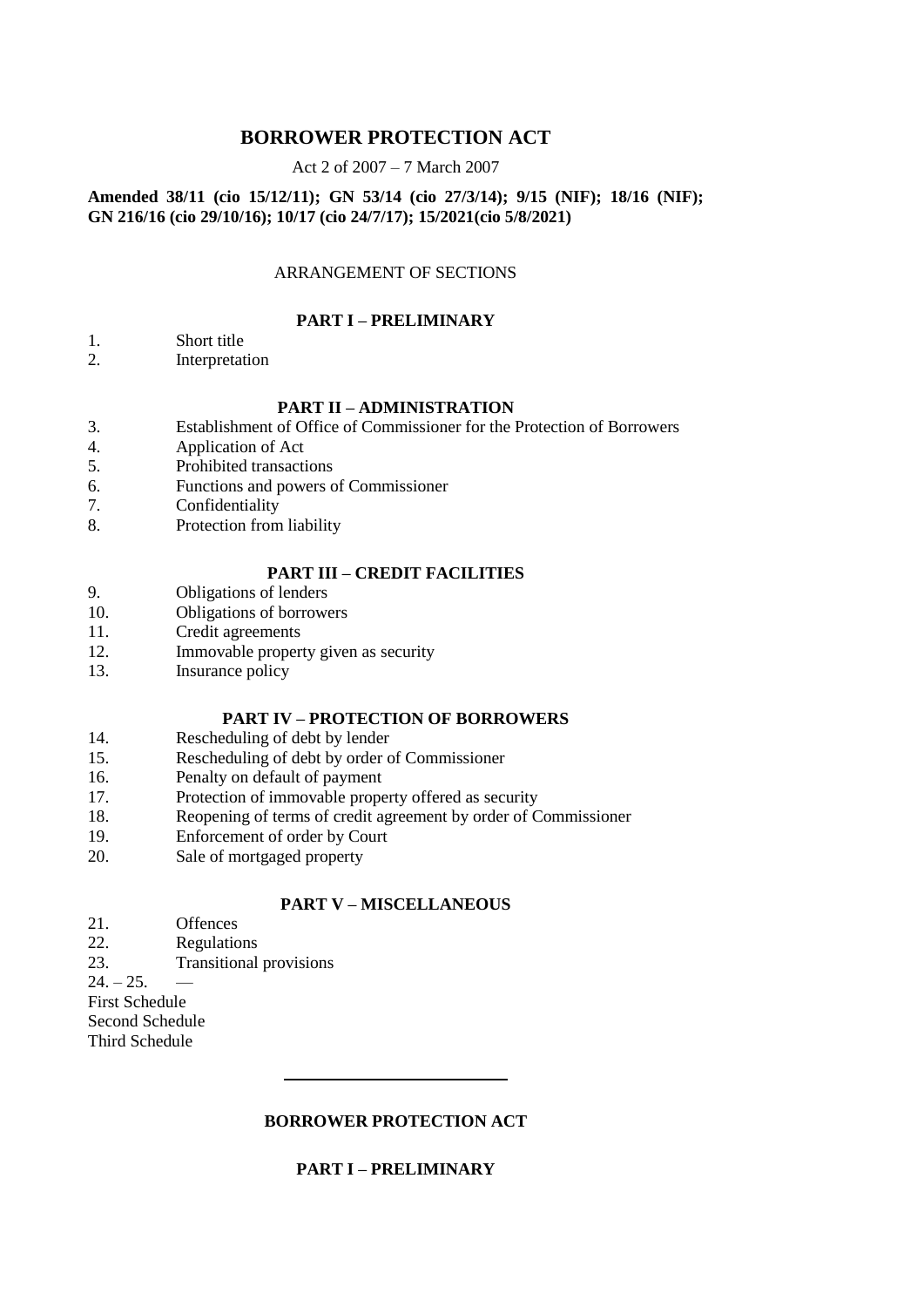# **1. Short title**

This Act may be cited as the Borrower Protection Act.

### **2. Interpretation**

In this Act—

"borrower" means any person who is granted a credit facility;

"Commissioner" means the Commissioner for the Protection of Borrowers appointed under section 3;

"credit agreement" means a written agreement under which a credit facility is granted;

"credit facility"—

- (a) means—
	- (i) lending of money to a borrower; or
	- (ii) financing the acquisition of movable or immovable property,

by a lending institution for a sum not exceeding the amount specified in the First Schedule; but

(b) does not include lending or advancing of money by a bank for a period not exceeding 12 months;

"extortionate" has the meaning assigned to it by section 18 (6);

"guarantor" means a person who gives his immovable property or offers his personal guarantee as security for the repayment of a credit facility by a borrower;

"law practitioner" has the meaning assigned to it by the Law Practitioners Act;

"lender" means any lending institution which grants a credit facility;

"lending institution"—

- (a) means a body specified in the Second Schedule; and
- (b) includes a moneylender under the Moneylenders Act;

"Minister" means the Minister to whom responsibility for the subject of finance is assigned;

"property burdened with security" means property subject to a mortgage or fixed

charge.

[Added 15/2021 (cio 5/8/2021).]

### **PART II – ADMINISTRATION**

#### **3. Establishment of Office of Commissioner for the Protection of Borrowers**

(1) There is established for the purposes of this Act the Office of the Commissioner for the Protection of Borrowers.

(2) The Commissioner shall be a person suitably qualified and experienced in the field of banking, economics, finance or law, or in more than one of those fields, appointed by the Minister on such terms and conditions as the Minister may determine.

(3) The Commissioner shall take before the President the oath specified in the Third Schedule before assuming the duties of his office.

(4) The Secretary to Cabinet and Head of the Civil Service may, on the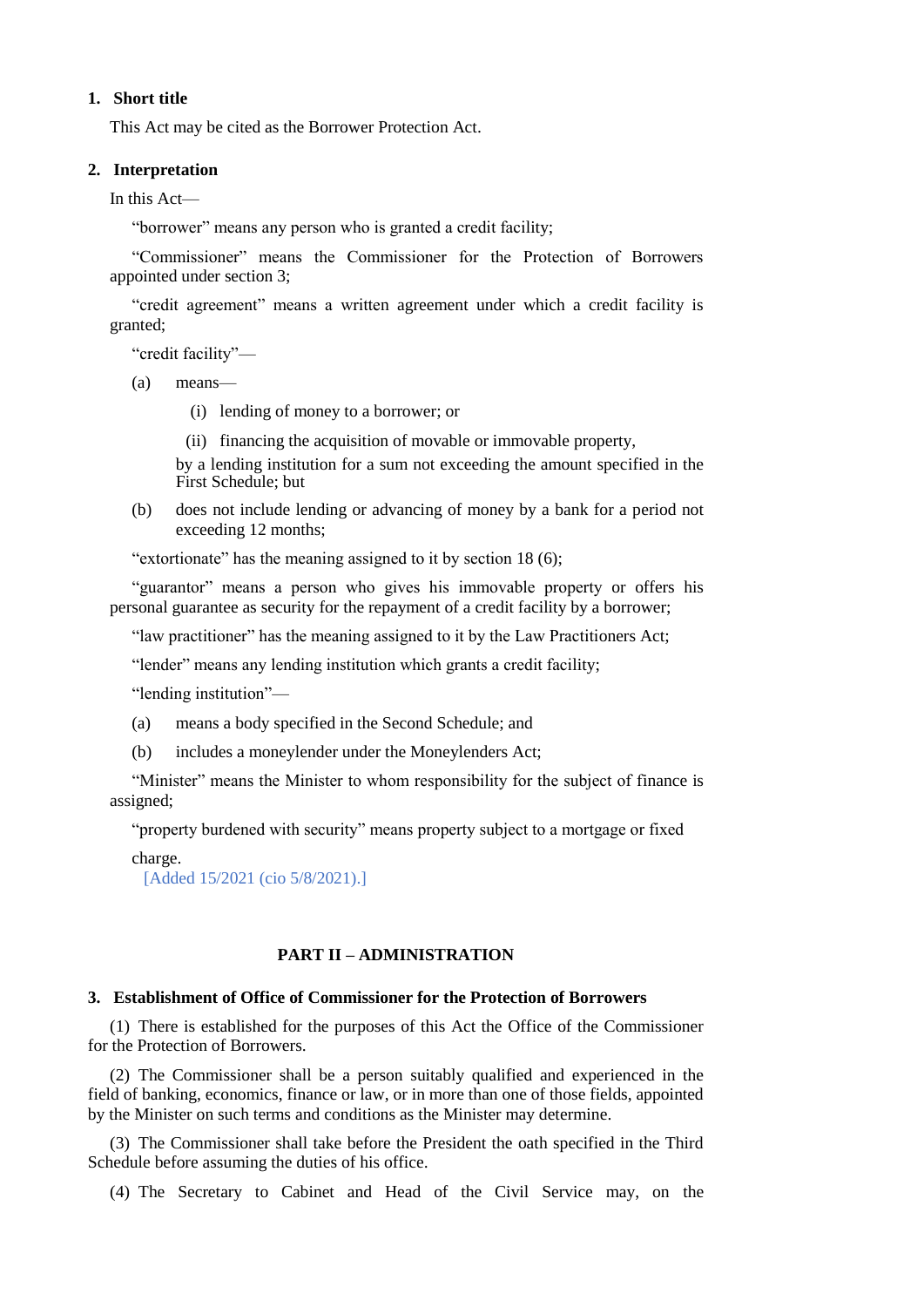recommendation of the Financial Secretary, designate such public officers as may be necessary to enable the Commissioner to discharge his functions under this Act.

# **4. Application of Act**

Notwithstanding any other enactment, this Act shall apply to every credit agreement for a sum not exceeding the amount specified in the First Schedule.

### **5. Prohibited transactions**

(1) No person shall enter into a credit agreement which contravenes this Act.

(2) Any agreement relating to the grant of a credit facility or to the pledging of an immovable property as security for its repayment, which is inconsistent with this Act, shall, to the extent of the inconsistency, be void.

#### **6. Functions and powers of Commissioner**

(1) The Commissioner shall have such functions and powers as are necessary to enable him to effectively discharge his duties, and in particular, shall—

- (a) ensure that proper and adequate information is given to borrowers concerning the proper ways and means of obtaining a credit facility;
- (b) promote public understanding of credit facilities, including awareness of the benefits and risks associated with them;
- (c) ensure that the terms and conditions of a credit agreement referred to him are not extortionate;
- (d) strive to strike a fair balance between the rights and obligations of borrowers and of lenders;
- (e) deal with complaints received from borrowers; and
- (f) cause investigations to be conducted and, where appropriate, convene hearings.
- (2) In the discharge of his functions under this Act, the Commissioner may—
	- (a) request, for the purpose of assisting him in the conduct of an investigation, the Financial Secretary to cause to be enlisted the services of any person having experience in the field of banking, economics, finance or law, on such terms and conditions as the Financial Secretary may, after consultation with the Secretary to Cabinet and Head of the Civil Service, determine;
	- (b) require any lending institution, with the written consent of the borrower or guarantor, if any, and notwithstanding section 64 of the Banking Act, to furnish such information and documents as may be required in respect of the credit facility;
	- (c) make copies of or extracts from any document furnished pursuant to paragraph (b); or
	- (d) for the purposes of a hearing—
		- (i) summon witnesses to appear before him;
		- (ii) administer an oath and examine witnesses;
		- (iii) subject to subsection (3), require any witness to produce any document in his control or custody.

(2A)The Commissioner may cause any summons to be served by registered post and any summons so served and delivered at the place of residence or business given by the borrower or guarantor for the purpose of the loan shall be deemed to have been served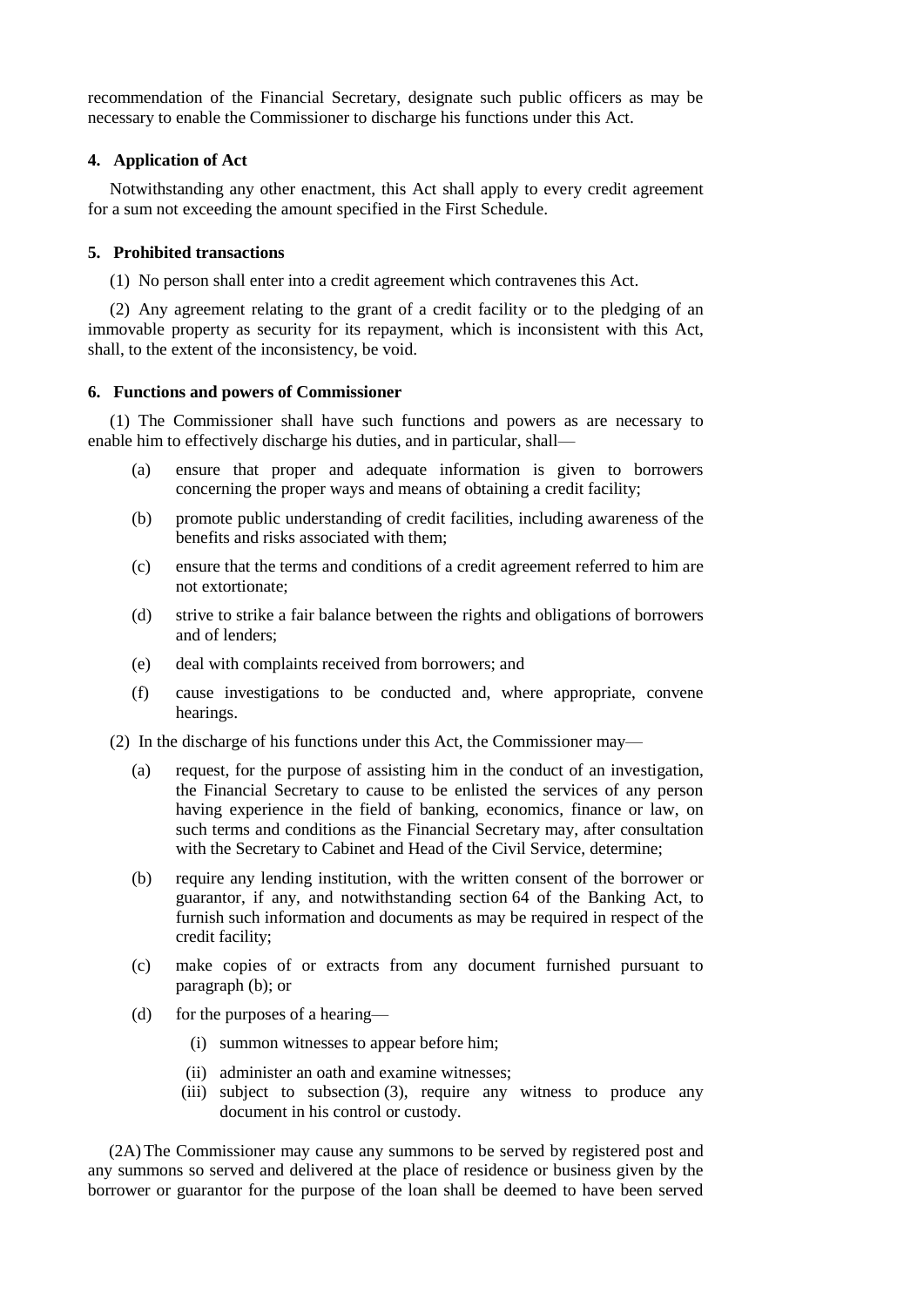personally on the person to whom it was addressed.

[Inserted 10/17 (cio 24/7/17).]

(3) Any witness summoned to appear before the Commissioner shall be entitled to the same immunity and privileges applicable to a witness before a Court of law.

(4) For the purposes of a hearing, the Commissioner shall, subject to this Act, establish his own procedure and act expeditiously, taking into account the interests of all parties appearing before him.

(5) (a) The Commissioner may issue guidelines relating to the terms and conditions of credit agreements after consultation with relevant regulatory authorities and lending institutions.

(b) Any guidelines issued under paragraph (a) shall be published in the Gazette. [S. 6 amended by s. 5 of Act 10 of 2017 w.e.f. 24 July 2017.]

### **7. Confidentiality**

(1) The Commissioner, every officer designated under section 3 (4) and every person whose services are enlisted under section 6 (2) (a) shall maintain, during or after their term of office or period of service or assignment in the Office of the Commissioner, as the case may be, the confidentiality of any document or information that comes to their knowledge or possession in the performance of their duties and functions under this Act.

(2) Except for the purposes of this Act, the Commissioner, an officer designated under section 3 (4) and a person whose services are enlisted under section 6 (2) (a) shall not disclose to any third party any information obtained from a lending institution, a person applying for a credit facility, a borrower or a guarantor.

#### **8. Protection from liability**

(1) No action shall lie against the Commissioner or any person whose services are enlisted under section 6 (2) (a) in respect of any act done or omitted to be done by him, in the execution in good faith, of his functions under this Act.

(2) This section shall be in addition to and not in derogation from the Public Officers' Protection Act, and for the purposes of that Act, the Commissioner or any person whose services are enlisted under section  $6(2)$  (a) shall be deemed to be a public officer or a person engaged or employed in the performance of a public duty.

# **PART III – CREDIT FACILITIES**

### **9. Obligations of lenders**

(1) Notwithstanding any other enactment, every lender shall, before granting a credit facility to any person—

- (a) take all reasonable steps to verify that the person has, or is likely to have, the means to repay the amount;
- (b) cause the credit agreement to be read out to the person and to the guarantor, if any;
- (c) ascertain whether the person and the guarantor, if any, understand sufficiently the language in which the credit agreement is drawn up;
- (d) where the person or the guarantor does not sufficiently understand the language of the credit agreement, cause to be explained the contents of the agreement to that person or to the guarantor in a language which that person understands; and
- (e) give a copy of the proposed credit agreement to the person and the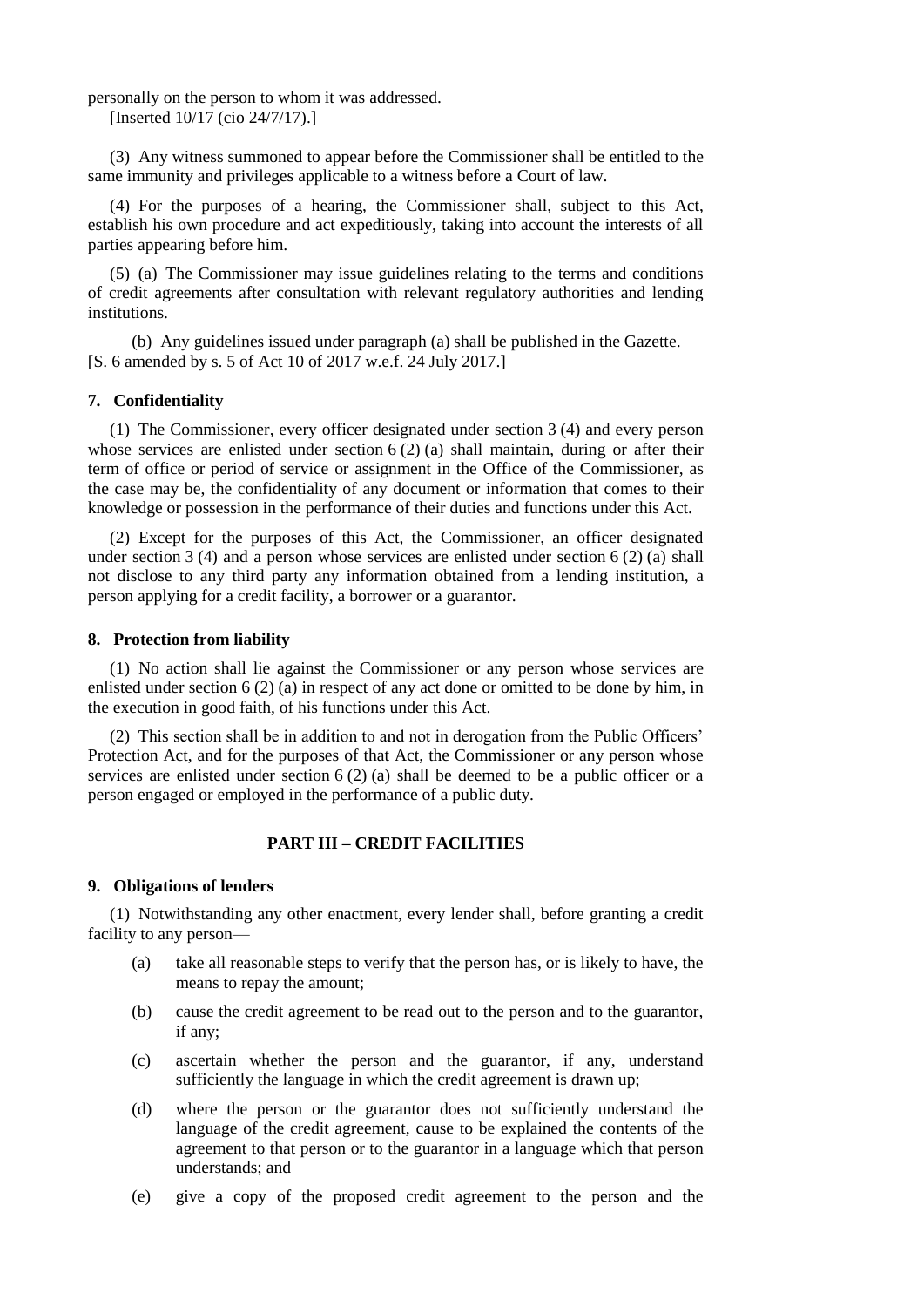guarantor, if any.

(2) Where a lender grants a credit facility to a person, he shall, during the period of the credit agreement, not later than the end of the month immediately following each period of 6 months, send or make available to the borrower and to the guarantor, if any, a statement of account, in written or electronic form, showing—

[Amended 38/11 (cio 15/12/11).]

- (a) the amounts outstanding, in principal and interest, at the beginning and the end of the 6 months-period;
- (b) the payments received, in principal and interest, during the 6 months-period; and
- (c) the annual rate of interest applicable during the 6 months-period.

(3) Where a borrower is in default of payment of an instalment in respect of a credit facility, the lender shall, not later than 2 months immediately following the default, send a written notification to the borrower and the guarantor, if any, giving particulars of the instalments in default.

(4) Where a lender fails to comply with the requirements of subsection (3), he shall be debarred from claiming from the guarantor any instalment in default occurring more than 2 months prior to the date of the written notification.

[Added 10/17 (cio 24/7/17).]

[S. 9 amended by s. 6 of Act 38 of 2011 w.e.f. 15 December 2011.]

### **10. Obligations of borrowers**

(1) Any person applying for a credit facility shall, for the purposes of enabling a lender to assess his capacity to repay, disclose in writing—

- (a) all other outstanding credit facilities already granted to him and details of any other liabilities, terms of repayment, amount still outstanding, or any instalments in arrear;
- (b) his average monthly expenses;
- (c) particulars of his monthly income; and
- (d) such other relevant information as the lender reasonably requires of that person.

(2) Every borrower shall immediately notify his lender in writing of the particulars of any subsequent credit facility which he obtains from any other lending institution.

(3) Where a borrower is unable to pay any instalment in due time, he shall immediately send a written notification to the lender and the guarantor, if any, informing him of his inability to pay, give reasons therefor and seek the concurrence of the lender regarding arrangements for the payment of the instalment in default.

(4) Every borrower and guarantor shall be deemed to have received any document sent and delivered to their place of residence or business by registered post by the lender. [Added 10/17 (cio 24/7/17).]

(5) Every borrower and guarantor shall immediately inform the lender of any change in their place of residence or business.

[Added 10/17 (cio 24/7/17).]

[S. 10 amended by s. 5 of Act 10 of 2017 w.e.f. 24 July 2017.]

### **11. Credit agreements**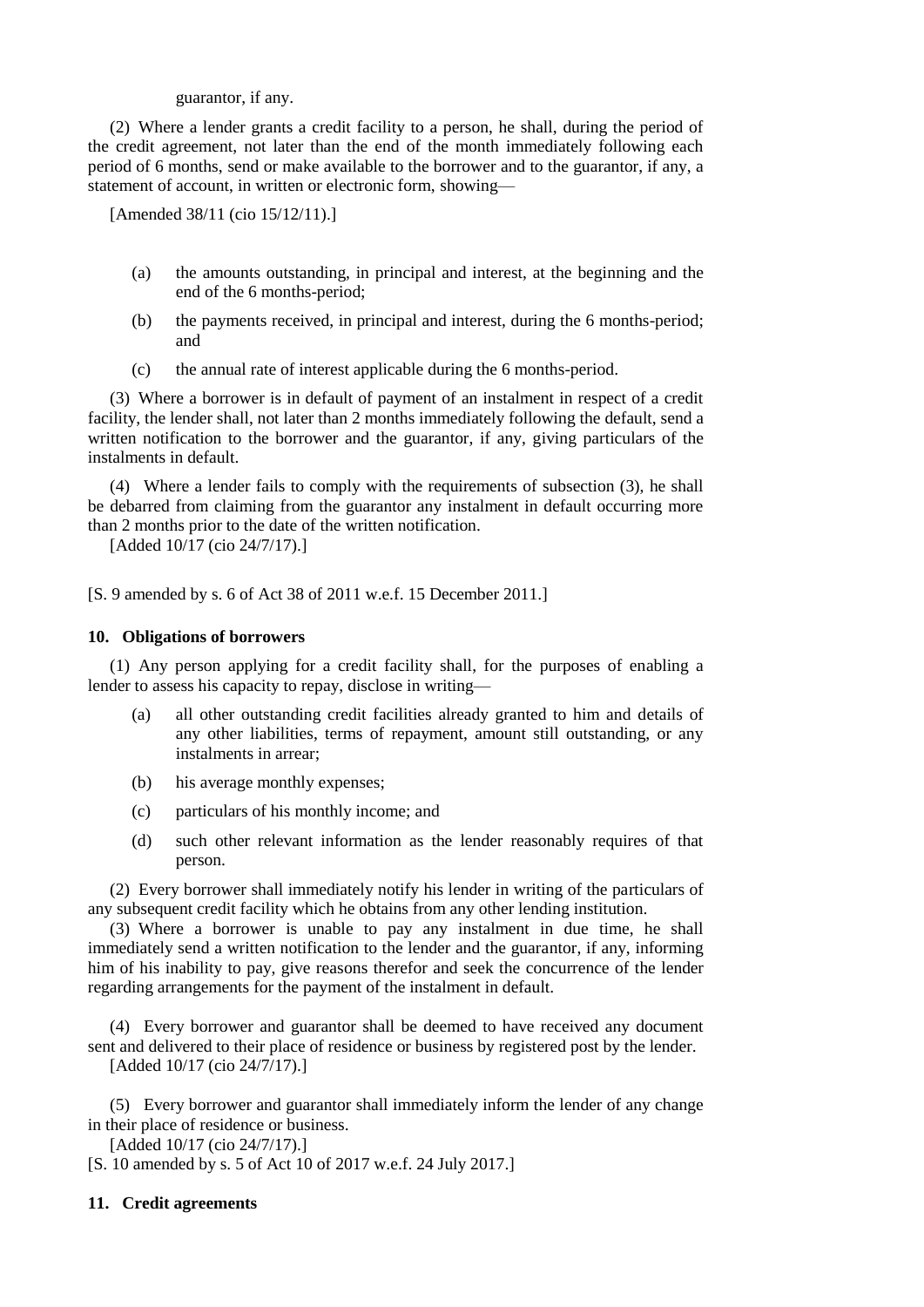Where a lender grants a credit facility to a person, the credit agreement between the parties shall—

- (a) contain, by way of a summary at the beginning or the end of the document, the particulars relating to—
	- (i) the names, occupation and place of residence or business of the parties;
	- (ii) the amount of the credit facility and the terms of its repayment, specifying the rate of annual interest chargeable, the periodicity of repayment, the instalment repayable, the amount of interest and the penalty on default payment; and
	- (iii) the immovable property, if any, to be given as security for the performance by the borrower of his obligations;
- (b) be made in accordance with the guidelines issued under section 6 (5);
- (c) subject to section 16, not contain any provisions for any charge by way of penalty;
- (d) not impose on the borrower an obligation to pay to a law practitioner a fee, by whatever name called, other than one of an amount equivalent to what the law practitioner would be entitled to as a result of a claim presented to a Court; and
- (e) in respect of a loan, provide that the credit facility may only be recalled on the ground that the borrower has failed to—
	- (i) effect payment of the instalment due—
		- (A) where repayment of the loan is effected on a monthly basis, for a period of 3 months following the first default; or
		- (B) in any other case, for a period of 6 months following the first default; or
	- (ii) fulfil any other obligation under the credit agreement.

### **12. Immovable property given as security**

(1) Where a lending institution requires an immovable property as security for the grant of a credit facility, it shall, notwithstanding articles 216 and 1476 of the Code Civil Mauricien but subject to section 12A (b) of the Moneylenders Act, not accept as security an immovable property used as matrimonial home by the spouses unless both spouses give their consent, irrespective of their matrimonial regime.

(2) Where an applicant for a credit facility gives an immovable property as security for the obtention of a credit facility and the lending institution requires the immovable property to be valued, the costs of the valuation shall be met by the lending institution if the loan applied for does not exceed the value of the immovable property as specified in the title deed.

#### **13. Insurance policy**

(1) Where an immovable property is given as security for the grant of a credit facility, the lender may require the borrower to take out an insurance policy to guarantee the repayment of any amount due to the lender in case the borrower is unable to honour his obligations because of death or permanent disability.

(2) Where an insurer grants a credit facility to a borrower and the latter is required to take out a policy of insurance pursuant to subsection (1), it shall not be lawful for the insurer to require the borrower to take out another life insurance policy in respect of that credit facility.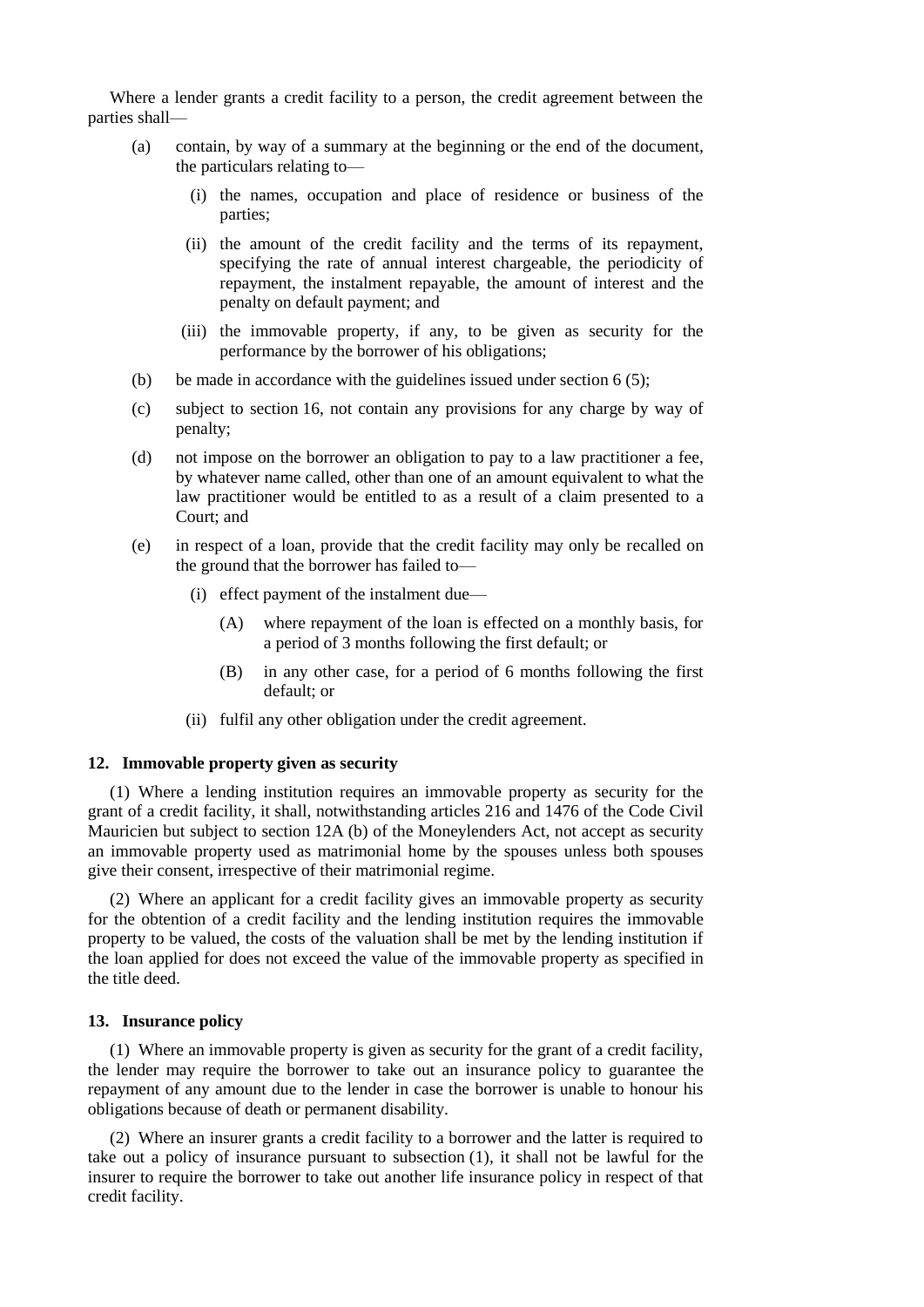## **PART IV – PROTECTION OF BORROWERS**

#### **14. Rescheduling of debt by lender**

- (1) A borrower—
	- (a) who is unable to meet his obligations under a credit agreement as a result of illness, injury, loss of employment, death of working spouse or other reasonable cause of hardship, which affects his capacity to repay the debt; and
	- (b) who reasonably expects to be able to discharge his obligations if the terms of the credit agreement are revised in a manner set out in subsection (2),

may request the lender to reschedule the debt.

(2) Where a request is made by a borrower under subsection (1), the terms of the credit agreement may be revised by providing for—

- (a) an extension of the term and a corresponding reduction in the amount of each instalment due;
- (b) a postponement for a specific period of the dates on which instalments are due; or
- (c) a change in the terms of payment in such manner as may be agreed upon by both parties.

(3) The revised terms of the credit agreement pursuant to subsection (2) shall—

- (a) be agreed upon in such manner as to enable the borrower to reasonably discharge his obligations;
- (b) be fair and reasonable to both the borrower and the lender in all the circumstances; and
- (c) be made in writing.

(4) This section shall apply to the heirs of a deceased borrower collectively as it would have applied to a borrower referred to in this section.

## **15. Rescheduling of debt by order of Commissioner**

(1) Where a lender does not agree to a revision of the terms of a credit agreement, or the borrower is not agreeable to the revised terms made pursuant to section 14, the borrower may apply to the Commissioner, giving all the relevant information and documents, for an order to reschedule the debt.

(2) The Commissioner may, for the purposes of subsection (1), convene the parties and any other person concerned, to a hearing and initiate such other action as he considers appropriate.

(3) The Commissioner may, if he thinks it appropriate in the circumstances, direct the lender to stay any enforcement proceedings under the credit agreement, and make such other order as he thinks fit, until the application is determined.

(4) The Commissioner may, where he is satisfied that the grounds for the rescheduling of the debt are justified, determine the application and issue an order directing the lender to reschedule the credit agreement according to such option specified in section 14 (2) as is appropriate for the case.

(5) The Commissioner shall, as far as possible, determine the application within 6 months of the date of the application.

(6) Where the lender and the borrower reach an agreement following an application under subsection (1), the Commissioner shall, within 7 days of the agreement, communicate in writing, by registered post to the parties, the terms of the agreement.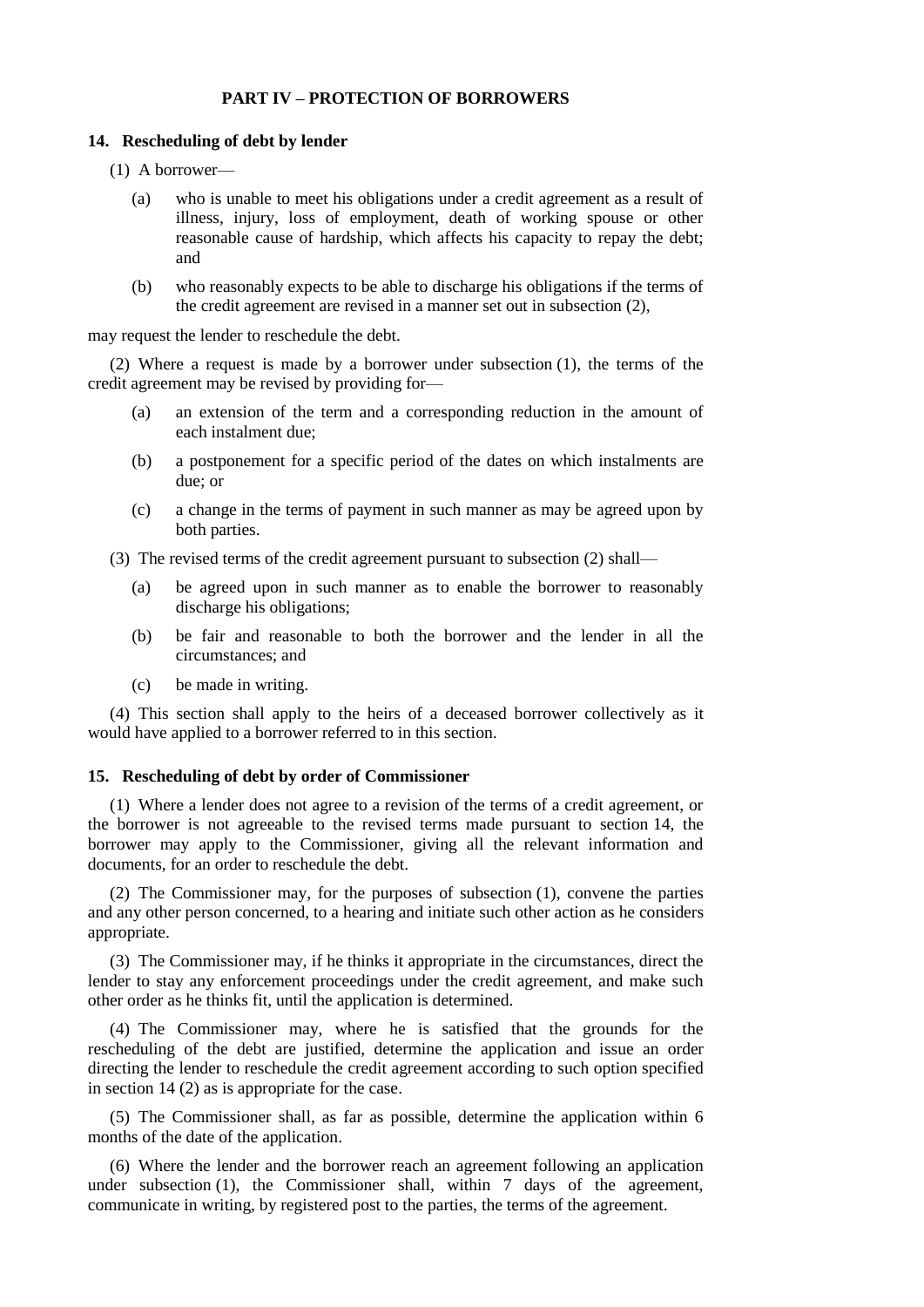(7) The terms of an order under subsection (4) or an agreement under subsection (6) shall not be altered on more than 2 occasions and no subsequent application under subsection (1) shall, save in exceptional circumstances, be entertained by the Commissioner.

(8) Any party who is dissatisfied with an order under subsection (4) may, within 21 days of the date of the order, apply to a Judge in Chambers to have the order varied or revoked.

## **16. Penalty on default of payment**

(1) A credit agreement may provide for a penalty by way of interest where a borrower is in default of payment of one or more instalments in respect of a loan.

(2) Any penalty by way of interest under subsection (1) shall—

- (a) be at a rate not exceeding 5 per cent per annum; and
- (b) be calculated on the default instalment excluding the interest payable thereon and any penalty by way of interest under this section.

### **17. Protection of immovable property offered as security**

(1) Where any immovable property has been mortgaged or is burdened with a fixed charge as security for the repayment of any amount due under a credit agreement, the lender shall not issue execution on the security without first reporting the matter to the Commissioner.

[Amended by s. 5 of Act 5 of 2021 w.e.f. 5 August 2021.]

(2) Where a report is made to the Commissioner under subsection (1), he—

- (a) shall enquire into the matter and, in particular, the financial situation of the borrower and hear the parties;
- (b) may determine what, in his opinion, is the most suitable way to avoid the seizure and sale of the immovable property;
- (c) may order—
	- (i) the temporary suspension of the periodicity or amount of any payment to be made;
	- (ii) where he is of opinion that the credit agreement is extortionate having regard to all the circumstances of the case, the waiving or write off of any interest charged; or
	- (iii) a rescheduling of the periodicity or amount of the payments; and
- (d) may hold a conciliation sitting between the parties, draw up any scheme or arrangement agreed upon and determine that the implementation of such scheme or arrangement be subject to his supervision.

(3) Any lender to whom an order under subsection (2) (c) has been issued may, not later than 21 days of the date of the order, apply to a Judge in Chambers for a decision varying or revoking the order.

#### **18. Reopening of terms of credit agreement by order of Commissioner**

(1) Where a borrower considers that his credit agreement is extortionate, he may report the matter to the Commissioner giving all the relevant information and documents.

(2) On receipt of a report under subsection (1), the Commissioner shall carry out an enquiry into the matter and hear the parties.

(3) The Commissioner may, where he is satisfied that the credit agreement is extortionate—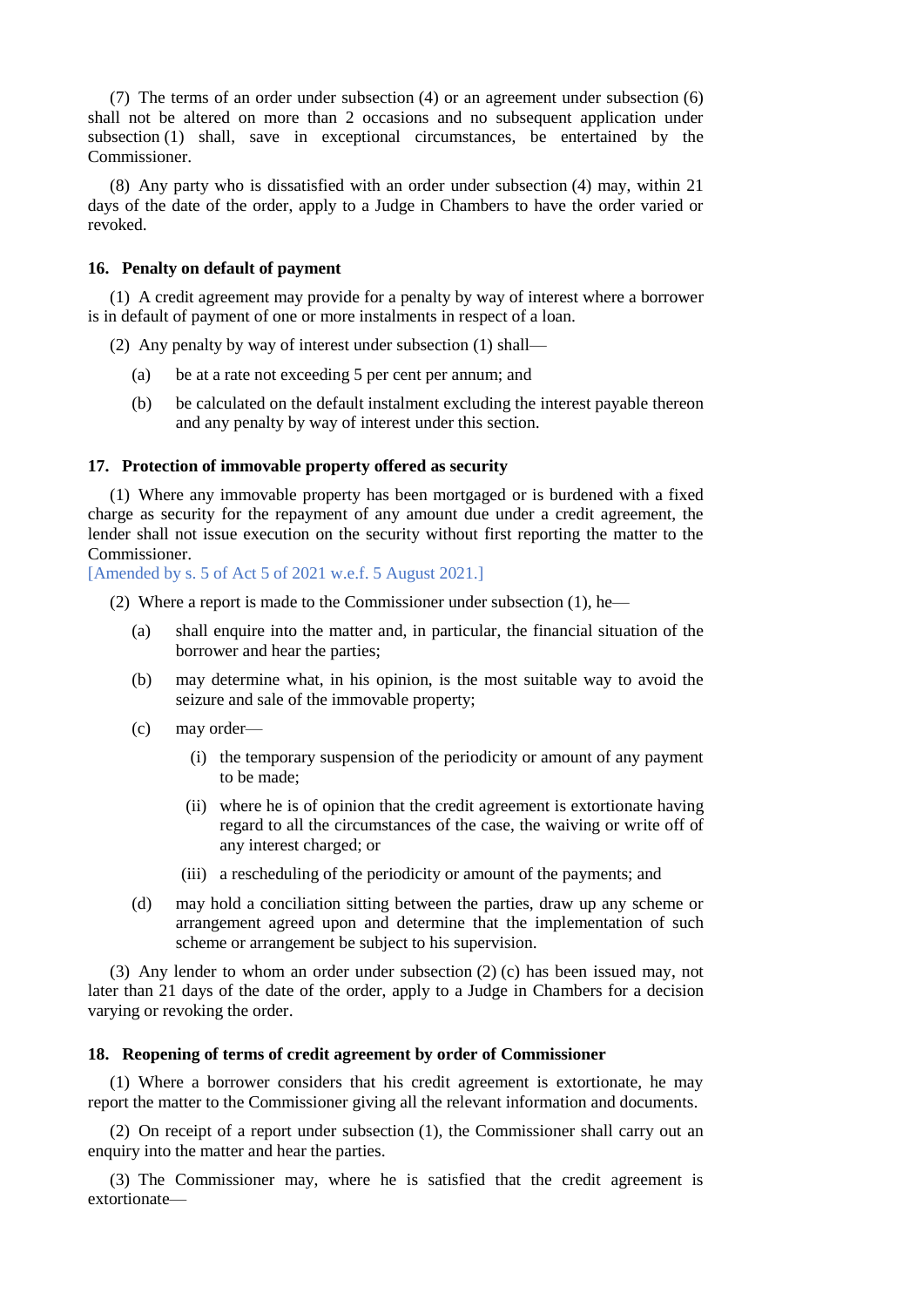- (a) make an order directing the lender to—
	- (i) amend the terms and conditions of the credit agreement which are extortionate;
	- (ii) repay to the borrower any excess amount paid;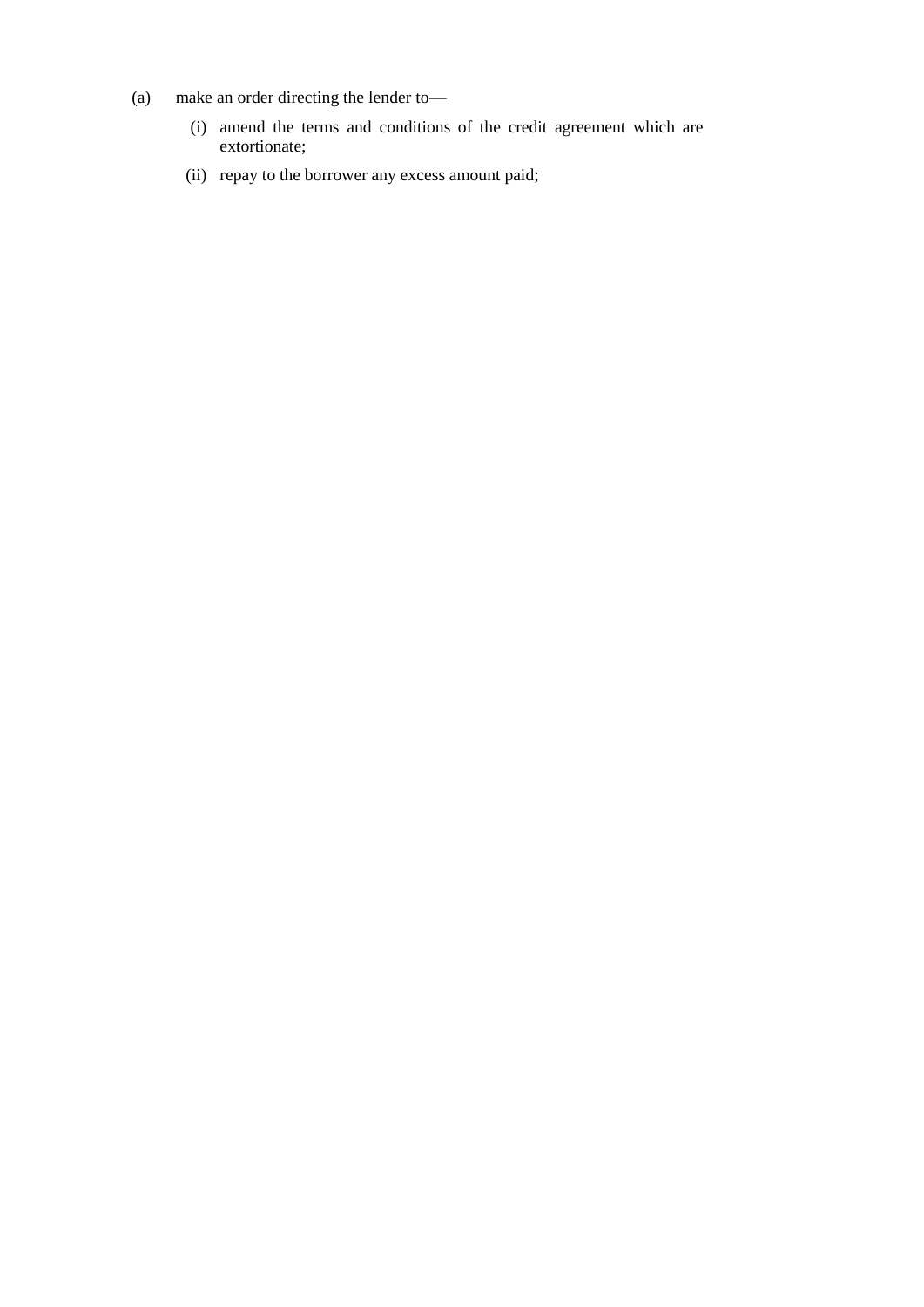- (iii) indemnify the borrower or any other person prejudiced by the agreement in such sum and on such terms as may be imposed by him; or
- (b) make such other order as he thinks fit.
- (4) Any lender to whom an order has been made under subsection (3)—
	- (a) shall take immediate action following the order of the Commissioner and notify him forthwith in writing; or
	- (b) may apply to a Judge in Chambers for a decision varying or revoking the order, within 21 days of the date of the issue of the order.

(5) Where a lender does not apply to a Judge in Chambers under subsection (4) (b), the order of the Commissioner shall be binding on the lender.

(6) A credit agreement is extortionate where it—

- (a) requires the borrower to make payments which are exorbitant; or
- (b) otherwise contravenes ordinary principles of fair dealing.

(7) In determining whether a credit agreement is extortionate, regard shall be had to such evidence as is adduced regarding—

- (a) prevailing interest rates at the relevant time;
- (b) the personal circumstances of the borrower and the degree to which he was under financial pressure at the time, having regard to the disclosure made or information given under section 10; and
- (c) the lender's relationship to the borrower and the degree of risk accepted by him, having regard to the value of any security provided.

#### **19. Enforcement of order by Court**

(1) Where a lender fails to comply with an order made under section 18 (3) (a), the borrower may apply to the Judge in Chambers for an injunction to enforce the order.

(2) Where a borrower makes an application pursuant to subsection (1), he shall, notwithstanding sections 4 (b) and 7 of the Legal Aid Act, be entitled to legal aid.

#### **20. Sale of property burdened with security**

(1) Where the Commissioner is satisfied that all possible means provided for in sections 14, 15, 17 and 18 have been exhausted, he shall—

[Amended 10/17 (cio 24/7/17).]

- (a) authorise, in the first instance, the borrower or the guarantor, if any, to sell, within such time as the Commissioner may determine, the property burdened with security by private contract; or
- (b) where the mortgaged property is not sold within the time referred to in paragraph (a), the price offered does not reflect the market value of the property or there is no potential buyer, proceed with the sale of the property by calling for sealed offers in such manner as may be prescribed.
- (2) No sale under subsection (1) (a) shall be effected unless—
	- (a) the sale is made under the supervision of the Commissioner; and
	- (b) the Commissioner is satisfied that the price offered reflects the market value of the property, as recommended by the Chief Government Valuer in writing.
- (3) Where the Commissioner proceeds with the sale of the property by way of sealed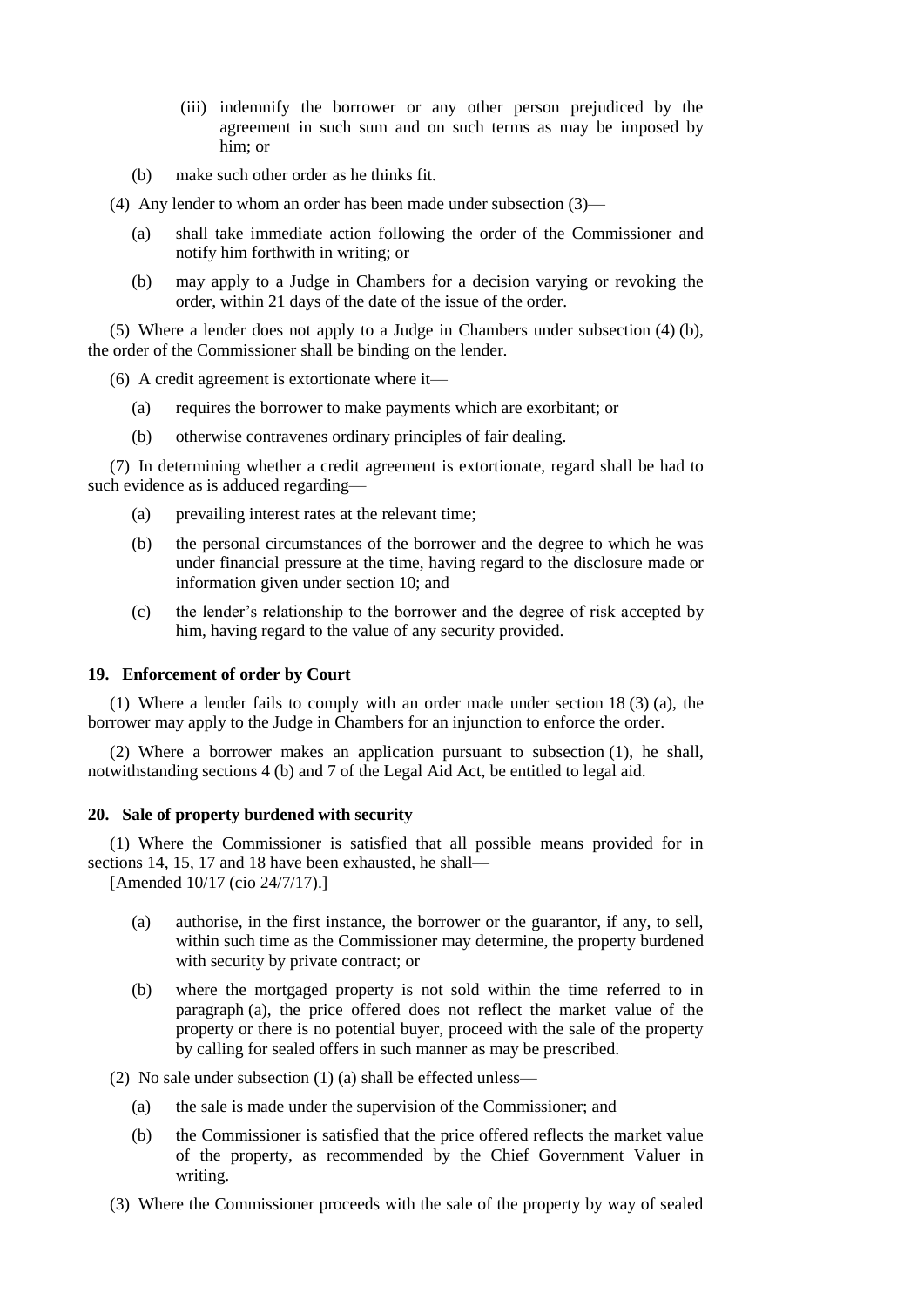offers, he may, on the recommendation of the Chief Government Valuer, approve the sale of the property to the highest bidder.

(4) Parts I and II of the Sale of Immovable Property Act shall not apply to an immovable property given as security under this Act unless, after considering all the means provided for the avoidance of the seizure and sale of the immovable property, the Commissioner certifies, in writing, that for the reasons which he shall specify, it is not possible or reasonable to proceed with the sale of the security otherwise than under the Sale of Immovable Property Act.

(4A) A certificate issued by the Commissioner under subsection (4) shall be served by registered post on the borrower and the guarantor at the place of residence or business given by them.

[Inserted 10/17 (cio 24/7/17).]

(4B) The borrower and guarantor may, within 14 days of having been served with the certificate, apply to the Judge in Chambers to vary or revoke the Commissioner's decision.

[Inserted 10/17 (cio 24/7/17).]

(4C) (a) The Sale of Immovable Property Act shall, at the request of the debtor, not apply for a period of 2 years from the date of the reading of the memorandum of charges where the immovable property mortgaged or burdened with a fixed charge is the sole residence of the debtor who is a worker who has been made redundant on economic grounds.

(b) In this subsection –

"worker" has the same meaning as in the Employment Rights Act. [Inserted 10/17 (cio 24/7/17).]

(5) Section 28 (2) of the Land (Duties and Taxes) Act and section 17 of the Registration Duty Act shall not apply to a sale of an immovable property authorised under this Act.

(6) The distribution of the proceeds of the sale of an immovable property under this section shall be governed by the provisions of the Sale of Immovable Property Act.

[Amended 10/17 (cio 24/7/17).]

[S. 20 amended by s. 5 of Act 10 of 2017 w.e.f. 24 July 2017.]

[s.20 amended by s. 5 of Act 5 of 2021 w.e.f. 5 August 2021.]

# **PART V – MISCELLANEOUS**

#### **21. Offences**

(1) Any person who—

- (a) without reasonable excuse, fails to appear before the Commissioner, when summoned to do so pursuant to section  $6(2)$  (d) (i);
- (b) being in attendance as a witness before the Commissioner refuses to take the oath;
- (c) without reasonable excuse, refuses to furnish to the Commissioner any information or produce any document in his control or possession or to answer any question;
- (d) prevents or impedes an enquiry under this Act; or
- (e) knowingly provides the Commissioner with information that is false or misleading in any material particular,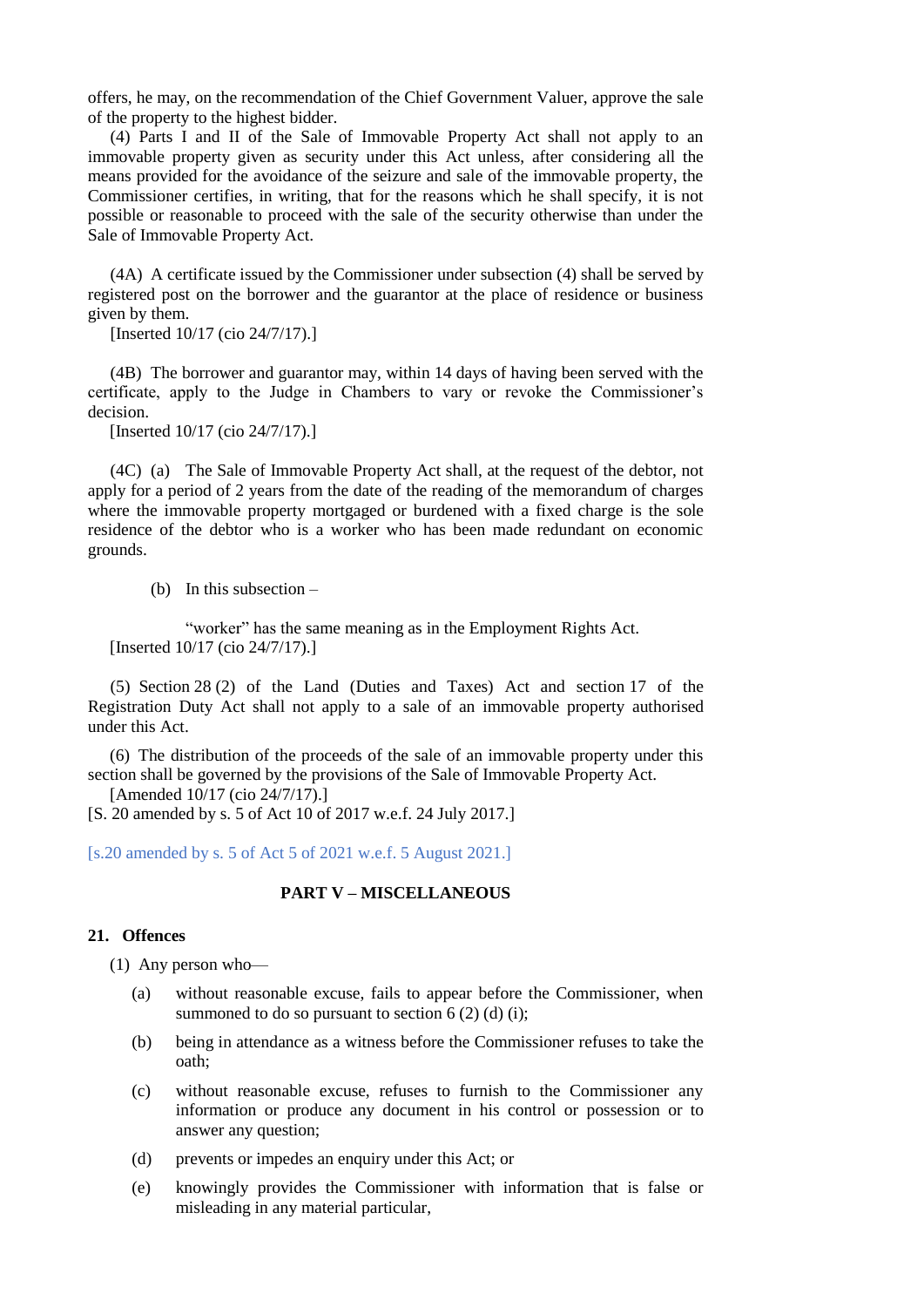shall commit an offence and shall, on conviction, be liable to a fine not exceeding 50,000 rupees.

(2) Any person who knowingly gives false or misleading information in any material particular in his application for a credit facility under section 10 shall commit an offence and shall, on conviction, be liable to a fine not exceeding 50,000 rupees.

(3) Any person who fails to comply with, or contravenes, any other provision of this Act shall commit an offence and shall, on conviction, be liable to a fine not exceeding 50,000 rupees.

# **22. Regulations**

(1) The Minister may—

- (a) make such regulations as he thinks fit for the purposes of this Act; and
- (b) by regulations, amend the First and Second Schedules.

(2) Regulations made under this section may provide—

(a) for the procedures to be followed for the sale of property burdened with security by way of sealed offers and the recovery of costs in relation thereto;

[Amended by s. 5 of Act 5 of 2021 w.e.f. 5 August 2021.]

- (b) for the payment of fees and the levying of charges; and
- (c) that any person who contravenes them shall commit an offence and shall, on conviction, be liable to a fine not exceeding 25,000 rupees.

## **23. Transitional provisions**

(1) Any complaint relating to seizure of immovable property under the Sale of Immovable Property Act made to the police between 30 August 2006 and 31 December 2006 shall be referred to the Commissioner.

(2) Where any other person, who has, before 7 Mar, entered into an agreement—

- (a) to which this Act would have applied had it been made after the commencement of this Act; and
- (b) in respect of which the obligation to repay the debt is outstanding on or after the commencement of this Act,

considers that the terms of the agreement are extortionate, he may make a written complaint to the Commissioner, giving all the relevant information and documents.

(3) Subject to subsection (4), where a complaint is referred to the Commissioner pursuant to subsection (1) or is made under subsection (2), the Commissioner may—

- (a) enquire into the complaint; and
- (b) hold a conciliation sitting between the parties, draw up any scheme or arrangement that may be agreed upon and where such scheme or arrangement has been agreed upon, determine that the implementation of such scheme or arrangement be subject to his supervision.

(4) Section 4 shall not apply to a complaint referred to the Commissioner pursuant to subsection  $(1)$ .

(5) Where no scheme or arrangement under subsection (3) (b) has been agreed upon and the Commissioner is of opinion that if this Act would have applied had the agreement been made after 7 March 2007, the terms and conditions thereof would have been extortionate, he may make a declaration to that effect and recommend that the parties act accordingly.

(6) No party to an agreement to which a complaint under subsection (1) or (2) relates